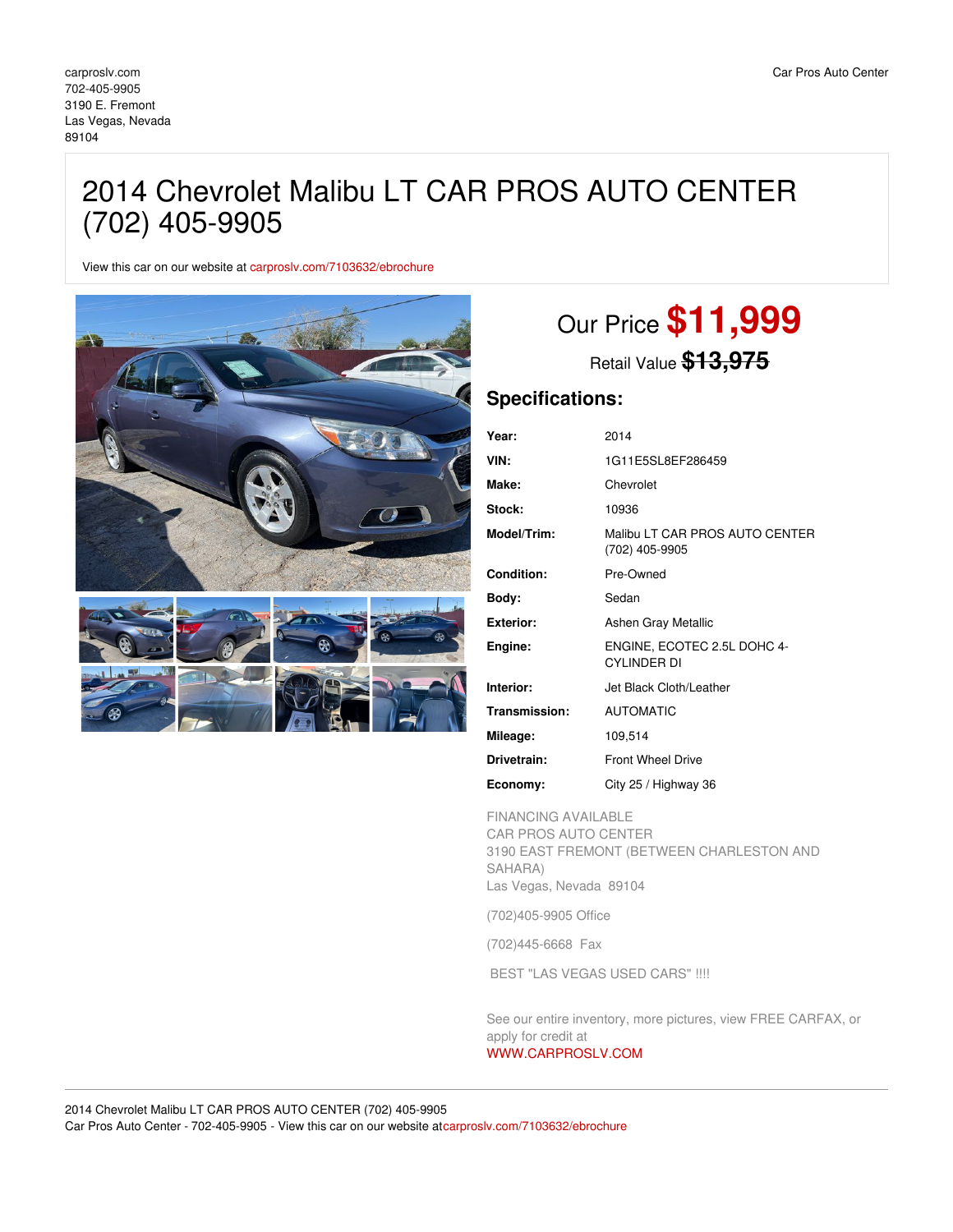

2014 Chevrolet Malibu LT CAR PROS AUTO CENTER (702) 405-9905

Car Pros Auto Center - 702-405-9905 - View this car on our website a[tcarproslv.com/7103632/ebrochure](https://carproslv.com/vehicle/7103632/2014-chevrolet-malibu-lt-car-pros-auto-center-702-405-9905-las-vegas-nevada-89104/7103632/ebrochure)

## **Installed Options**

#### **Interior**

- Air conditioning, dual-zone automatic climate control with individual climate settings for driver and front passenger
- Armrest, center, rear with cup holders Coat hooks, driver- and passenger-side rear
- Compass display- Console, overhead
- Cruise control, electronic with set and resume speed Dead pedal, driver
- Defogger, rear-window- Door and window locks, rear child security
- Driver Information Center, color display includes trip/fuel information, vehicle information and vehicle messages
- Floor mats, carpeted front and rear- Head restraints, 2-way adjustable (up/down), front
- Instrumentation, analog with speedometer, tachometer, engine temperature and fuel gauge
- Lighting, Ice Blue ambient lighting, instrument panel, shifter and front door handles
- Lighting, interior with theater dimming and delayed entry/exit
- Map pockets, driver and front passenger seatbacks
- Mirror, inside rearview manual day/night
- Power outlets, 2 auxiliary 1 in integrated center stack, 1 in center console
- Remote Keyless Entry includes panic alarm button- Remote vehicle starter system
- Seat adjuster, driver 8-way power- Seat adjuster, driver power lumbar
- Seat adjuster, front passenger, 4-way manual- Seat, rear, 60/40 split-folding
- Seats, front bucket- Shift knob, leather-wrapped- Steering column, tilt and telescopic
- Steering wheel controls, mounted audio and cruise controls
- Steering wheel, leather-wrapped 3-spoke
- Storage, innovative hidden storage behind 7" diagonal touch screen, large storage in front and rear door panels, and console storage
- Theft-deterrent system, content theft alarm- Trim, seat, Premium Cloth
- Trunk release, power located in CHMSL decklid, push button open on key fob
- Visors, driver and front passenger illuminated vanity mirrors
- Windows, power with Express-Down on all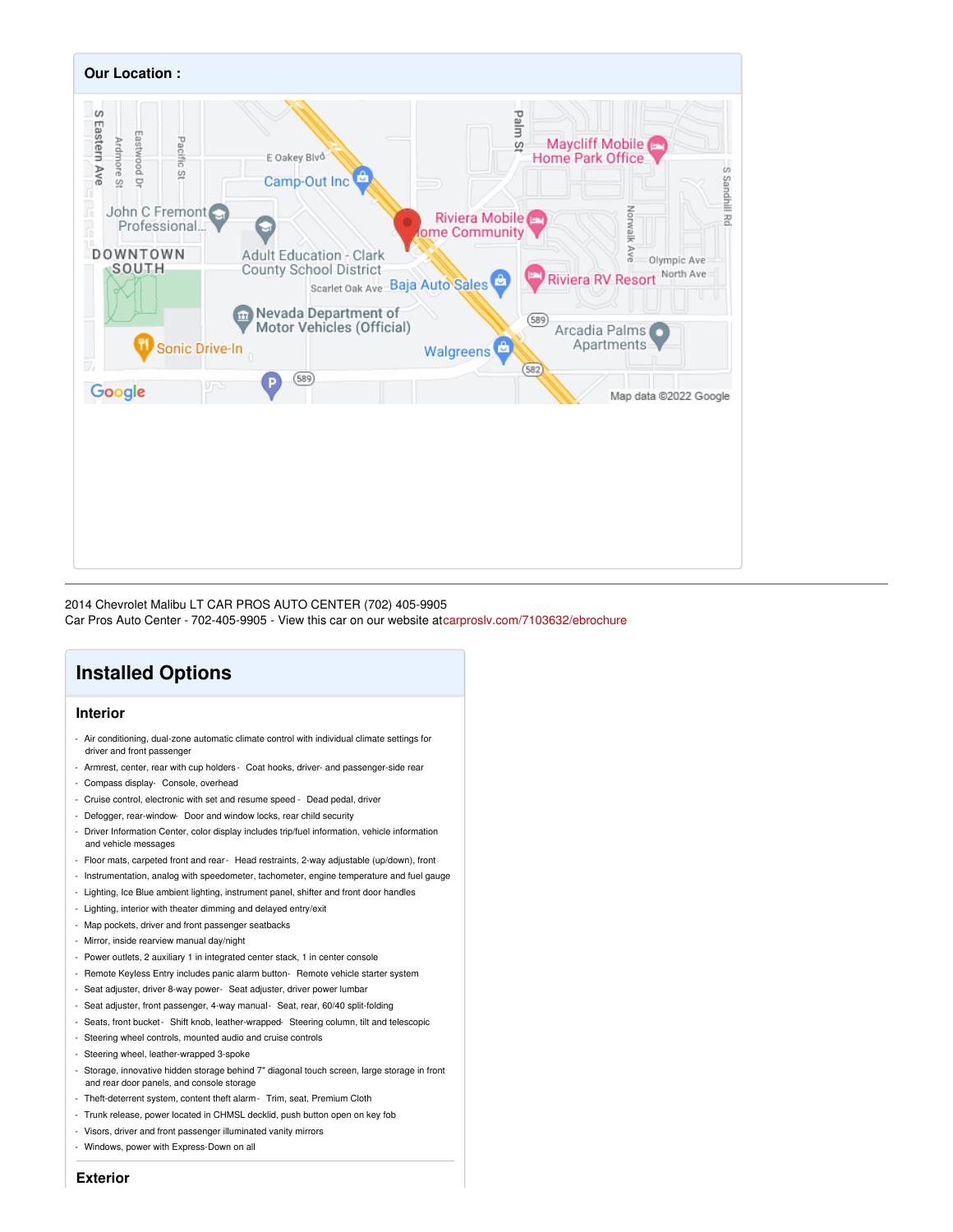- Fog lamps, front- Glass, solar absorbing
- Headlamps, halogen composite with automatic exterior lamp control
- Headlamps, projector type
- Mirrors, outside heated power-adjustable with integrated turn signals, body-color
- Tire, spare- Tires, P235/50R18, all-season blackwall- Wheel, spare
- Wheels, 18" (45.7 cm) aluminum- Wipers, front intermittent with structureless wiper blades

#### **Safety**

- Air conditioning, dual-zone automatic climate control with individual climate settings for driver and front passenger
- Armrest, center, rear with cup holders Coat hooks, driver- and passenger-side rear
- Compass display- Console, overhead
- Cruise control, electronic with set and resume speed Dead pedal, driver
- Defogger, rear-window- Door and window locks, rear child security
- Driver Information Center, color display includes trip/fuel information, vehicle information and vehicle messages
- Floor mats, carpeted front and rear- Head restraints, 2-way adjustable (up/down), front
- Instrumentation, analog with speedometer, tachometer, engine temperature and fuel gauge
- Lighting, Ice Blue ambient lighting, instrument panel, shifter and front door handles
- Lighting, interior with theater dimming and delayed entry/exit
- Map pockets, driver and front passenger seatbacks
- Mirror, inside rearview manual day/night
- Power outlets, 2 auxiliary 1 in integrated center stack, 1 in center console
- Remote Keyless Entry includes panic alarm button- Remote vehicle starter system
- Seat adjuster, driver 8-way power- Seat adjuster, driver power lumbar
- Seat adjuster, front passenger, 4-way manual- Seat, rear, 60/40 split-folding
- Seats, front bucket- Shift knob, leather-wrapped- Steering column, tilt and telescopic
- Steering wheel controls, mounted audio and cruise controls
- Steering wheel, leather-wrapped 3-spoke
- Storage, innovative hidden storage behind 7" diagonal touch screen, large storage in front and rear door panels, and console storage
- Theft-deterrent system, content theft alarm- Trim, seat, Premium Cloth
- Trunk release, power located in CHMSL decklid, push button open on key fob
- Visors, driver and front passenger illuminated vanity mirrors
- Windows, power with Express-Down on all

#### **Mechanical**

- Battery, 60AH
- Brake lining, high-performance, noise and dust performance with FNC rotors
- Brakes, 4-wheel antilock, 4-wheel disc
- Engine, ECOTEC 2.5L DOHC 4-cylinder DI with Variable Valve Timing (VVT) and intake Variable Valve Lift (iVVL) and NEW auto stop/start (196 hp [146.2 kW] @ 6300 rpm, 191 lb-ft of torque [257.9 N-m] 4400 rpm)
- Front wheel drive- Gear select, manual mode
- Steering, power, non-variable ratio, electric, rack-mounted
- Suspension, front, MacPherson strut-Suspension, rear 4-link- Tool kit, road emergency
- Transmission, 6-speed automatic, electronically-controlled with overdrive

## **Option Packages**

#### **Factory Installed Packages**

-

ENGINE, ECOTEC 2.5L DOHC 4- CYLINDER DI with Variable Valve Timing (VVT) and intake Variable Valve Lift

(iVVL) and NEW auto stop/start (196 hp [146.2 kW] @ 6300 rpm, 191 lb-ft of torque [257.9 N-m] 4400 rpm)